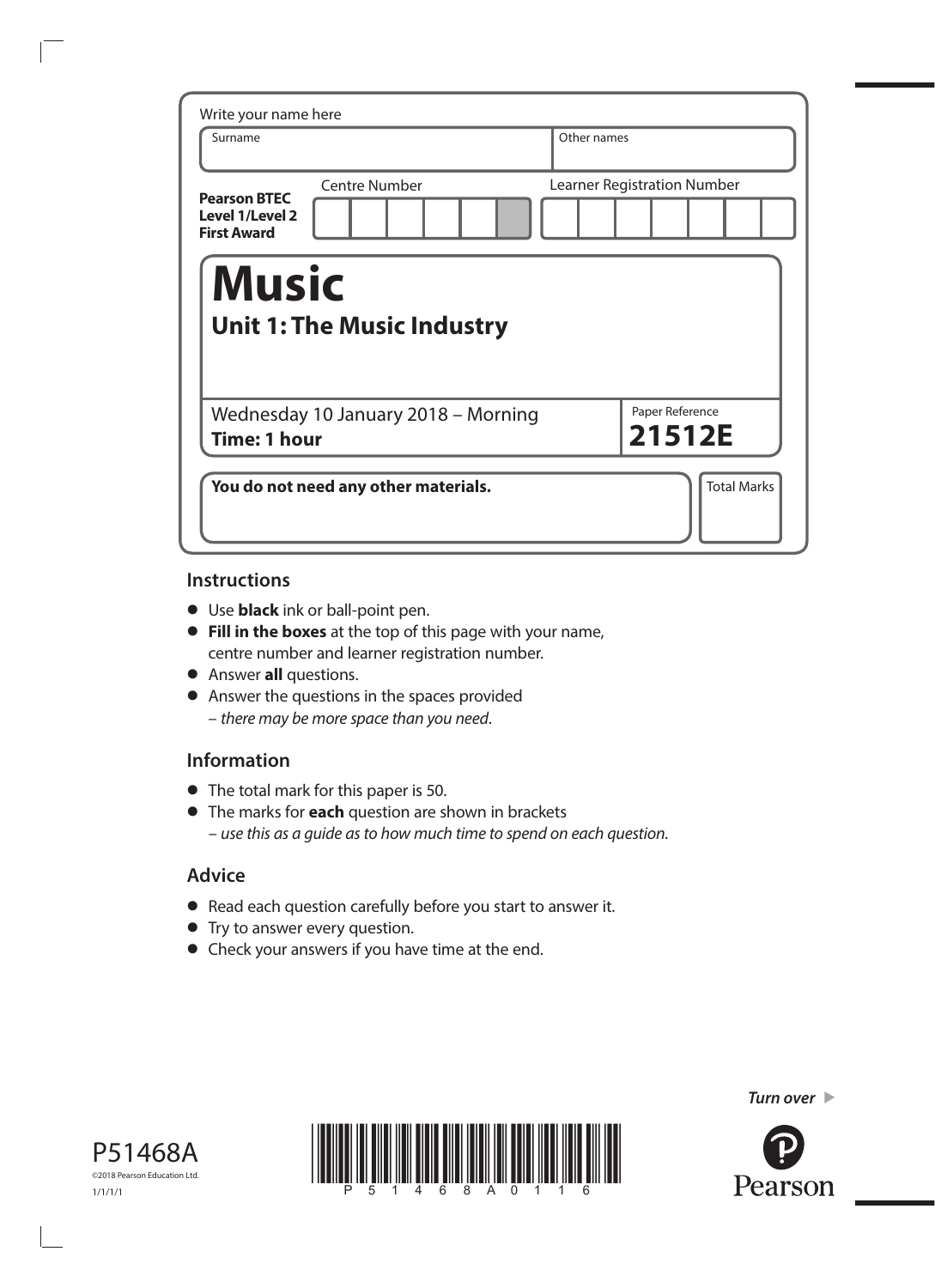|                                      |  |   |   | ď |   |  |
|--------------------------------------|--|---|---|---|---|--|
|                                      |  |   |   |   |   |  |
|                                      |  |   |   |   |   |  |
|                                      |  |   |   |   |   |  |
|                                      |  | Ļ |   |   |   |  |
|                                      |  |   |   |   |   |  |
|                                      |  |   |   |   |   |  |
|                                      |  |   | Ō |   |   |  |
|                                      |  |   |   |   |   |  |
|                                      |  |   |   |   |   |  |
|                                      |  |   |   |   |   |  |
|                                      |  |   |   |   |   |  |
|                                      |  |   |   |   |   |  |
|                                      |  |   |   |   |   |  |
|                                      |  |   |   |   |   |  |
|                                      |  |   |   |   |   |  |
|                                      |  |   |   |   |   |  |
|                                      |  |   |   |   |   |  |
|                                      |  | Í |   |   |   |  |
|                                      |  |   |   |   |   |  |
|                                      |  |   |   |   |   |  |
|                                      |  |   |   |   |   |  |
|                                      |  |   |   |   |   |  |
|                                      |  |   |   |   |   |  |
|                                      |  |   |   |   |   |  |
|                                      |  |   |   |   |   |  |
|                                      |  |   |   |   |   |  |
|                                      |  |   |   |   |   |  |
|                                      |  | é |   |   | ¥ |  |
|                                      |  |   |   |   |   |  |
|                                      |  |   |   |   |   |  |
|                                      |  |   |   |   |   |  |
|                                      |  |   |   |   |   |  |
|                                      |  |   |   |   |   |  |
|                                      |  |   |   |   |   |  |
|                                      |  |   |   |   |   |  |
|                                      |  |   |   |   |   |  |
|                                      |  |   |   |   |   |  |
|                                      |  |   |   |   |   |  |
|                                      |  |   | ã |   |   |  |
|                                      |  |   |   |   |   |  |
|                                      |  |   |   |   |   |  |
|                                      |  |   |   |   |   |  |
|                                      |  |   |   |   |   |  |
|                                      |  | ě |   |   |   |  |
|                                      |  |   |   |   |   |  |
|                                      |  |   |   |   |   |  |
|                                      |  |   |   |   |   |  |
|                                      |  |   |   |   |   |  |
|                                      |  |   |   |   |   |  |
|                                      |  |   |   |   |   |  |
|                                      |  |   |   |   |   |  |
|                                      |  |   |   |   |   |  |
|                                      |  |   |   |   |   |  |
|                                      |  |   |   |   | í |  |
| こくく へくへく くくくく くくくくくくくくくくくくくくくくくくくくくく |  |   |   |   |   |  |
|                                      |  |   |   |   |   |  |
|                                      |  |   |   |   |   |  |
|                                      |  |   |   |   |   |  |
|                                      |  |   |   |   |   |  |
|                                      |  |   | Ç |   |   |  |
| へへへへく                                |  |   | è |   |   |  |

**DOMOROM SERVICE STATE** 

**DOMORATION** STATES

**Designation of the state of School** 

# **SECTION A**

#### **Answer ALL questions.**

Some questions must be answered with a cross in a box  $\boxtimes$ . If you change your mind about an answer, put a line through the box  $\boxtimes$  and then mark your new answer with a cross  $\boxtimes$ .

- **1** Which **one** of the following is **not** a service offered by the Musicians' Union to its members?
	- $\mathbb{R}$ **A** Career advice
	- $\boxtimes$ **B** Instrument insurance
	- $\times$ **C** Instrumental tuition
	- $\times$ **D** Legal assistance

#### **(Total for Question 1 = 1 mark)**

- **2** Which **one** of the following represents the artist in contract negotiations?
	- $\boxtimes$ **A** Agent
	- $\boxtimes$ **B** Broadcaster
	- $\mathbb{X}$ **C** Journalist
	- $\boxtimes$ **D** Musician

## **(Total for Question 2 = 1 mark)**

- **3** Identify the job role that produces a finished mix to comply with all technical requirements.
	- $\boxtimes$ **A** Assistant engineer
	- $\boxtimes$ **B** Mastering engineer
	- $\boxtimes$ **C** Studio manager
	- $\boxtimes$ **D** Venue manager

## **(Total for Question 3 = 1 mark)**

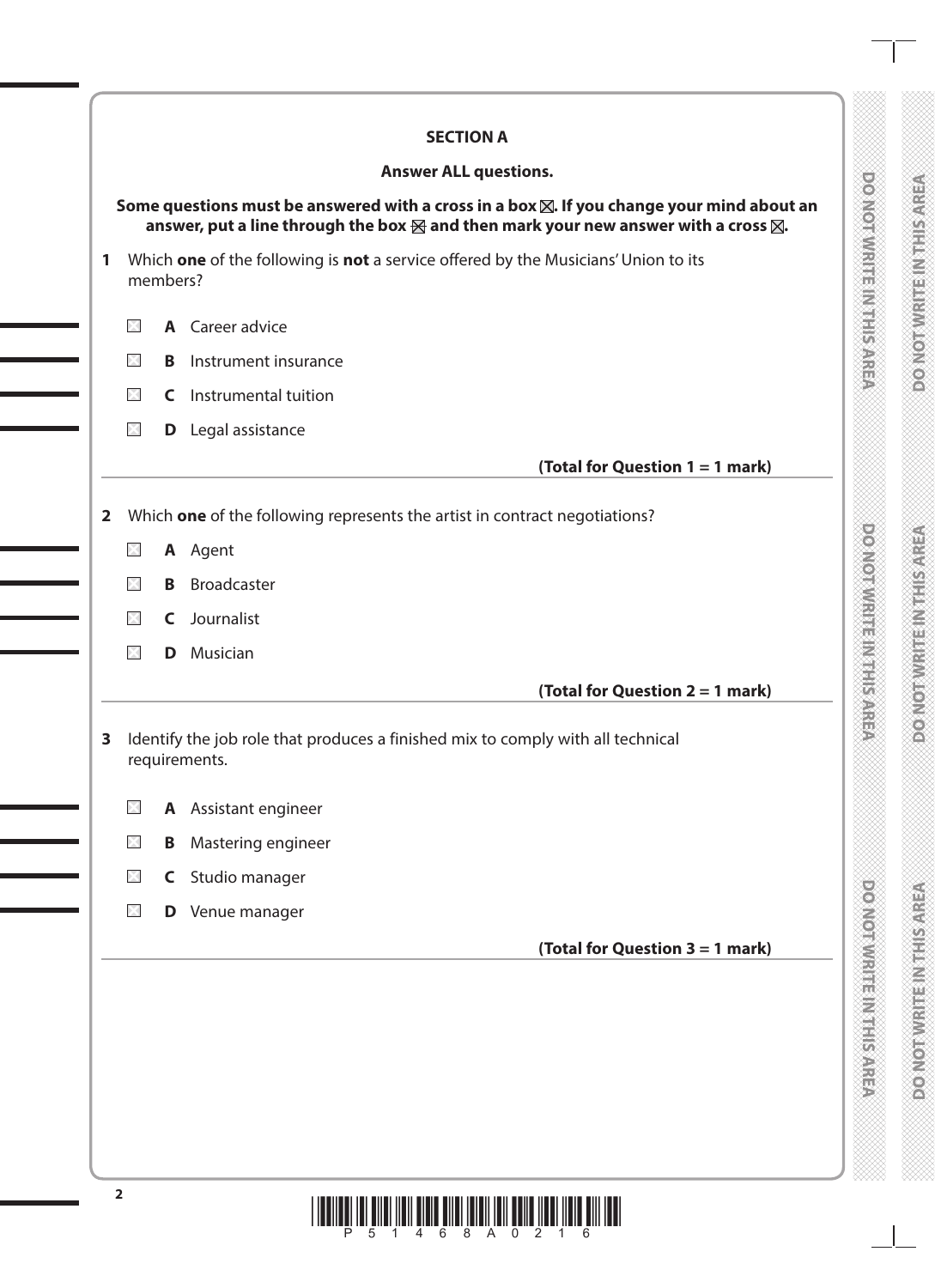

DOMOINMENTENTISYKER

**DONOINNRE NATH SARE!** 

**DOMOTIVIRIE: INTERNER:** 

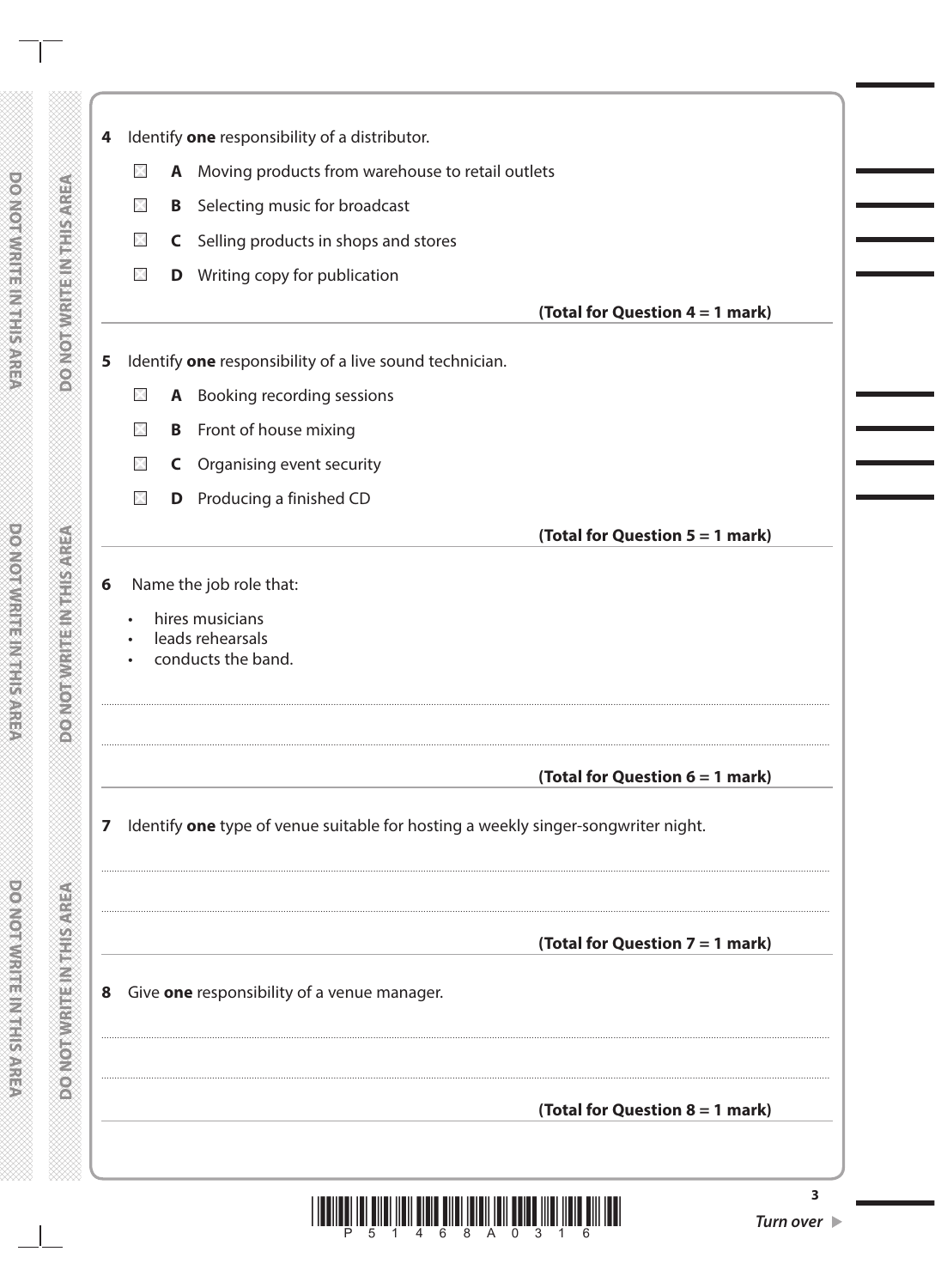| Job role | <b>Responsibility</b>            |
|----------|----------------------------------|
|          |                                  |
|          | Auditioning                      |
| Composer | Driving                          |
|          | Licensing                        |
| Roadie   | Orchestrating                    |
|          | Performing                       |
|          | (Total for Question 9 = 2 marks) |
|          |                                  |
|          |                                  |
|          |                                  |
|          |                                  |
|          |                                  |
|          |                                  |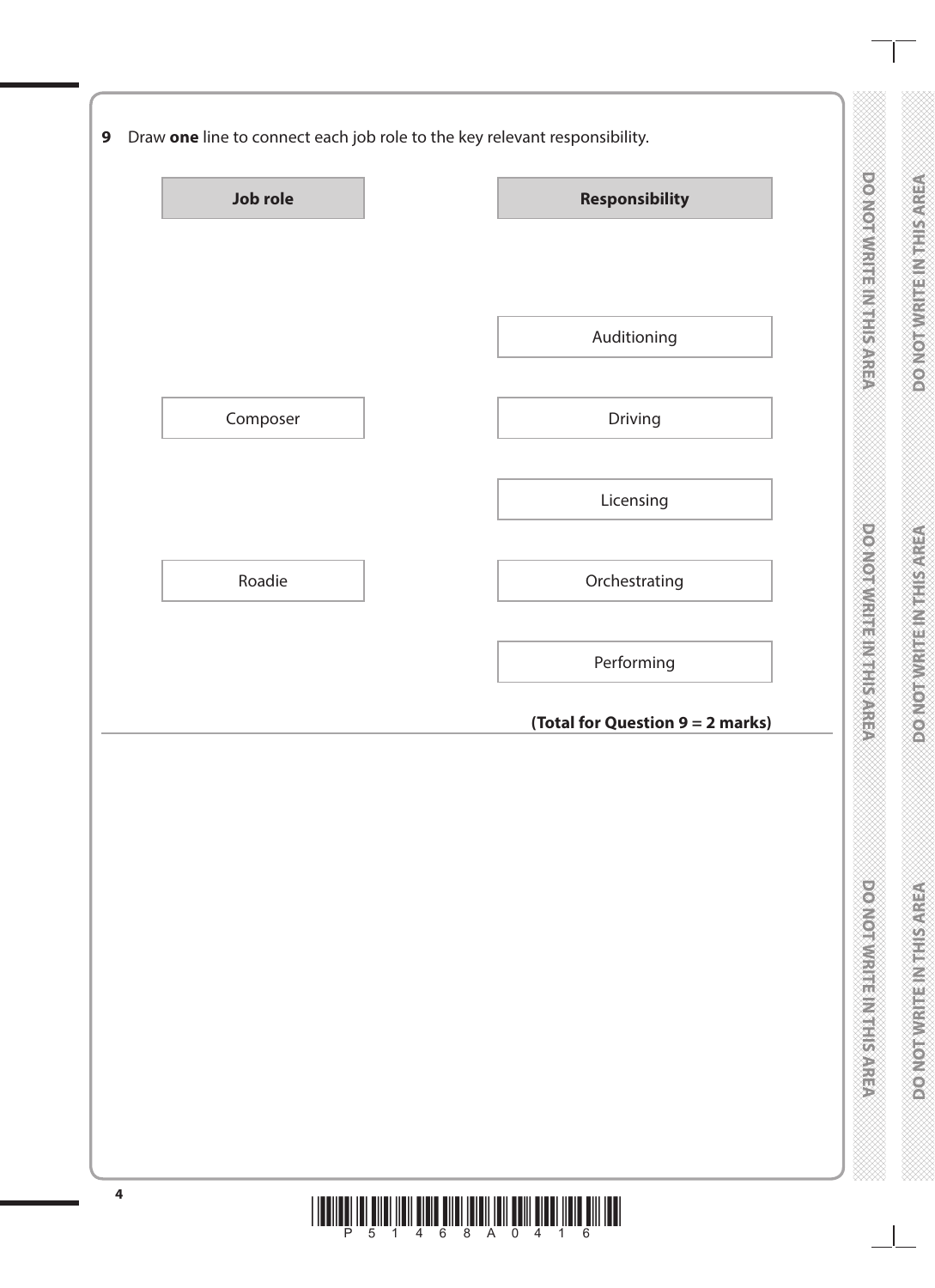|   | (Total for Question 10 = 2 marks)<br>11 Give two reasons why a venue might employ door security staff. |
|---|--------------------------------------------------------------------------------------------------------|
| 1 |                                                                                                        |
| 2 |                                                                                                        |
|   |                                                                                                        |
|   | (Total for Question 11 = 2 marks)                                                                      |
|   |                                                                                                        |
|   | (Total for Question 12 = 2 marks)                                                                      |
|   | <b>TOTAL FOR SECTION A = 16 MARKS</b>                                                                  |
|   |                                                                                                        |
|   |                                                                                                        |
|   |                                                                                                        |
|   |                                                                                                        |
|   |                                                                                                        |

**DO NOT WRITEINITHIS AREA** 

 $\blacksquare$ 

**DOMOTWRITE IN THIS AREA**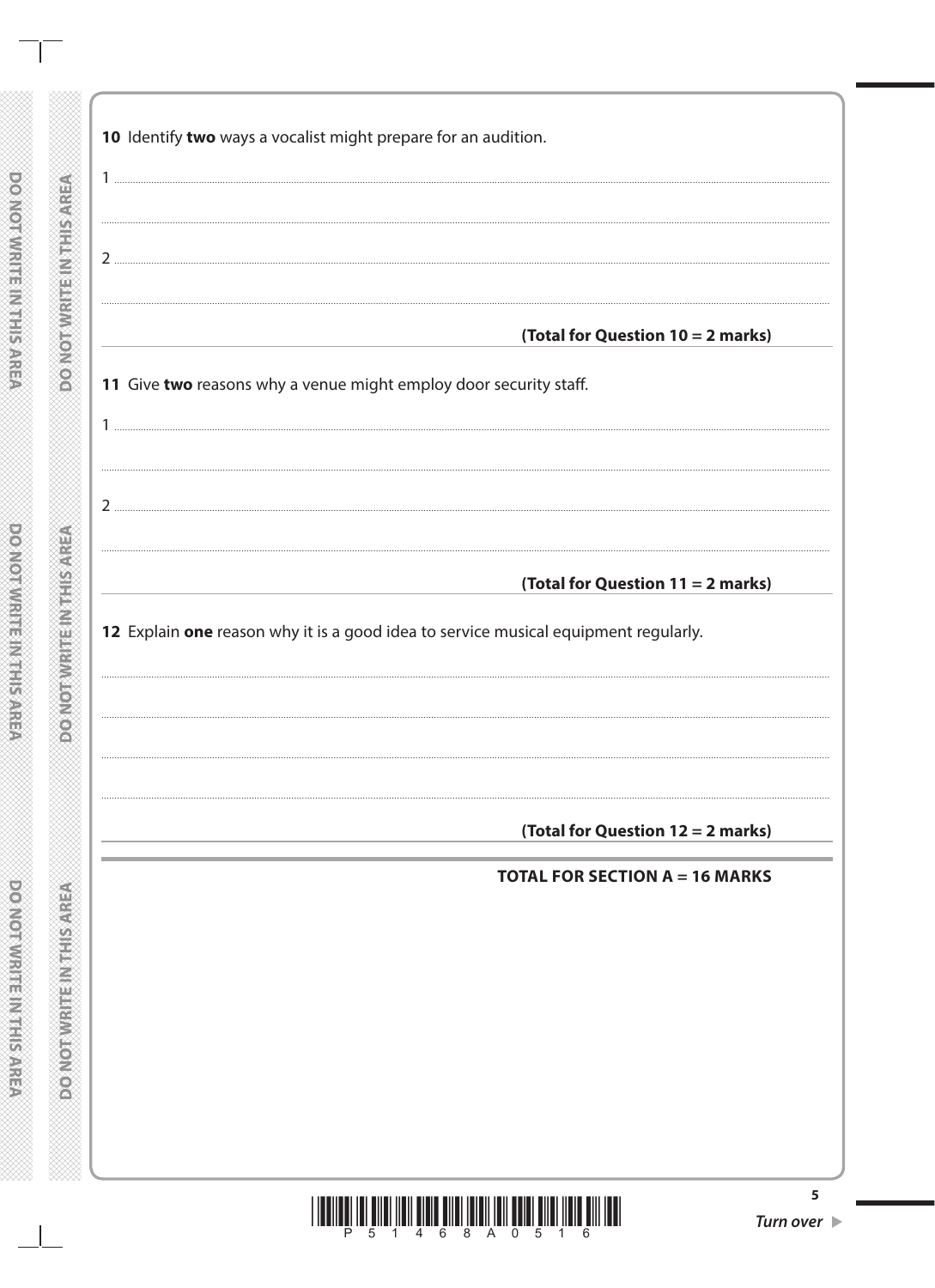| <b>SECTION B</b><br>Brief A should be used to answer questions 13 to 16.                                                                                                                                                                                                                                                                                                                                                                                                                                                                              |                        |                                  |
|-------------------------------------------------------------------------------------------------------------------------------------------------------------------------------------------------------------------------------------------------------------------------------------------------------------------------------------------------------------------------------------------------------------------------------------------------------------------------------------------------------------------------------------------------------|------------------------|----------------------------------|
| Read Brief A carefully and then answer the questions.                                                                                                                                                                                                                                                                                                                                                                                                                                                                                                 |                        |                                  |
| <b>Brief A - The creative partnership</b>                                                                                                                                                                                                                                                                                                                                                                                                                                                                                                             | MON                    |                                  |
| The creative partnership                                                                                                                                                                                                                                                                                                                                                                                                                                                                                                                              |                        |                                  |
| Tom and Sam are a musical duo called <i>Etuo</i> and are also good friends. They have<br>worked together for a number of years and have a loyal fanbase who love their style.<br>Tom and Sam have always written their songs together collaboratively. They are<br>signed to a small but supportive record label and make a living through touring and<br>selling their own brand of music. However, Sam has recently begun to feel unhappy<br>with their style of music. He is thinking about going solo to follow a different musical<br>direction. |                        |                                  |
| 13 Etuo work with various organisations.                                                                                                                                                                                                                                                                                                                                                                                                                                                                                                              |                        |                                  |
| (a) Give two responsibilities of a public relations (PR) company working for <i>Etuo</i> .<br>(2)                                                                                                                                                                                                                                                                                                                                                                                                                                                     | <b>Norwhere</b>        |                                  |
| (b) Name one type of organisation that <i>Etuo</i> might use to help them with their<br>equipment needs while on tour.<br>(1)                                                                                                                                                                                                                                                                                                                                                                                                                         |                        |                                  |
| (Total for Question 13 = 3 marks)                                                                                                                                                                                                                                                                                                                                                                                                                                                                                                                     | <b>DOCTOR WIRESTON</b> |                                  |
|                                                                                                                                                                                                                                                                                                                                                                                                                                                                                                                                                       |                        | <b>PORTO TRIVIAL ENVIRONMENT</b> |
| 6                                                                                                                                                                                                                                                                                                                                                                                                                                                                                                                                                     |                        |                                  |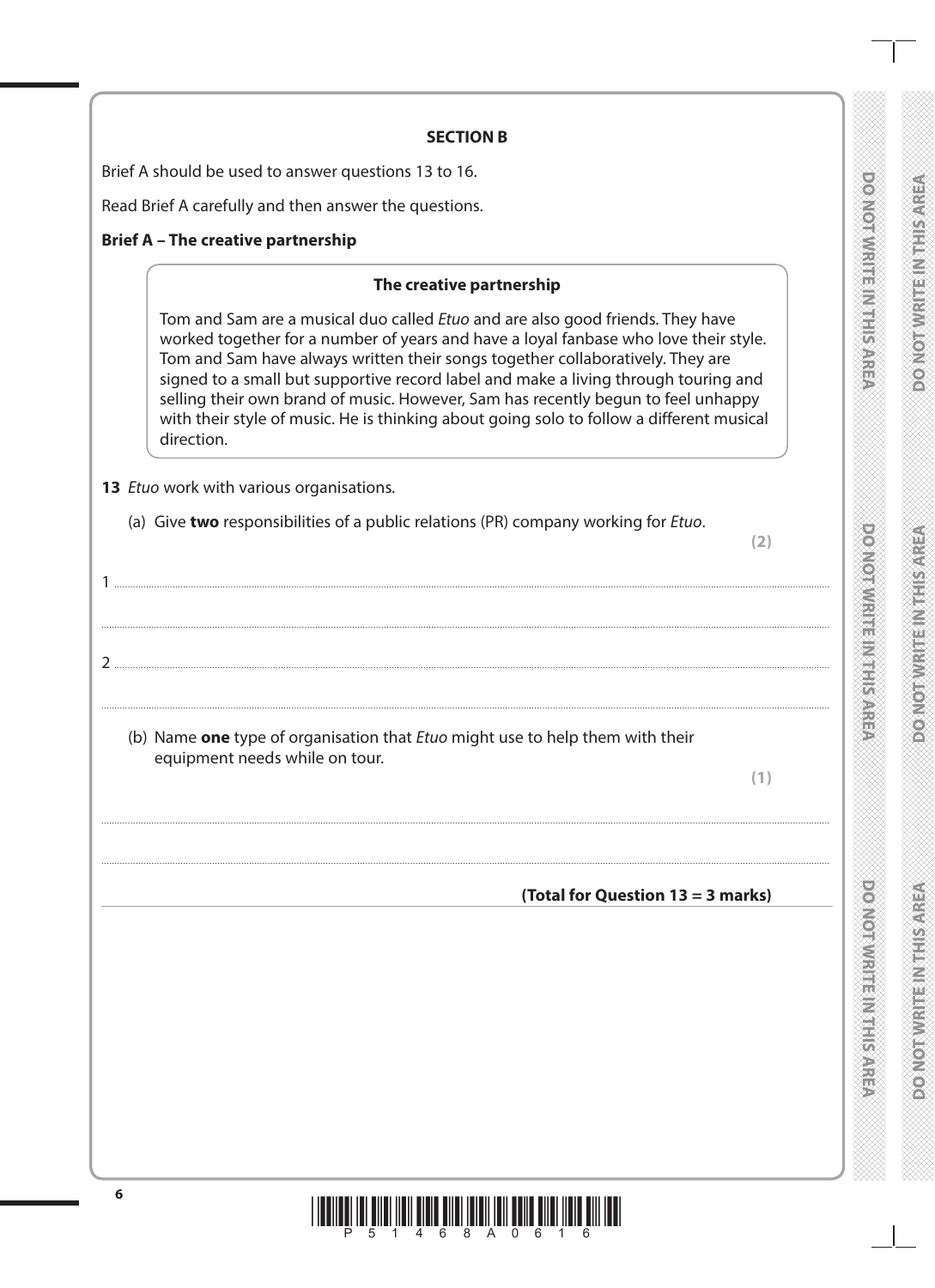| writing lyrics. | Identify two responsibilities of a songwriter apart from composing music/songs and |
|-----------------|------------------------------------------------------------------------------------|
|                 |                                                                                    |
|                 |                                                                                    |
|                 |                                                                                    |
|                 |                                                                                    |
|                 | (Total for Question 14 = 2 marks)                                                  |
|                 | 15 Explain two ways that PRS for Music supports artists such as Tom and Sam.       |
|                 |                                                                                    |
|                 |                                                                                    |
|                 |                                                                                    |
|                 |                                                                                    |
|                 |                                                                                    |
|                 |                                                                                    |
|                 |                                                                                    |
|                 | (Total for Question 15 = 4 marks)                                                  |
|                 |                                                                                    |
|                 |                                                                                    |
|                 |                                                                                    |
|                 |                                                                                    |
|                 |                                                                                    |
|                 |                                                                                    |
|                 |                                                                                    |
|                 |                                                                                    |

**DOMOTIVE INTERNATION** 

**DONOTWRITEINTHISAREA** 

 $\mathbb{R}^n$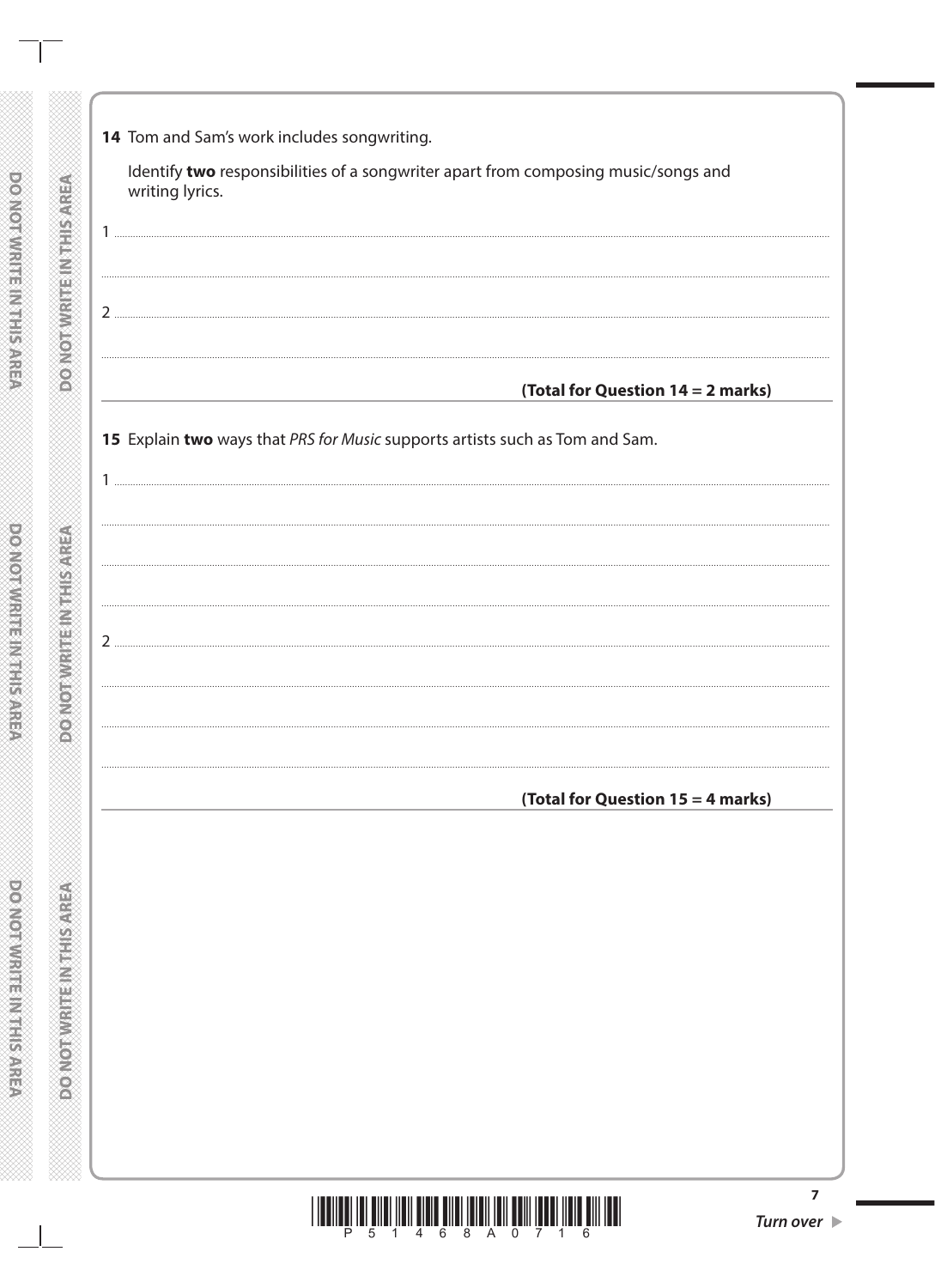| 16 Before Sam discusses his plan to go solo, Etuo achieve unexpected success in Japan.<br>There is the opportunity for Etuo to go on a tour of Japan and further promote their<br>music. |     |                                 |                                    |
|------------------------------------------------------------------------------------------------------------------------------------------------------------------------------------------|-----|---------------------------------|------------------------------------|
| Evaluate whether it would be better for Sam to stay with Etuo or go solo.                                                                                                                | (8) |                                 |                                    |
|                                                                                                                                                                                          |     |                                 |                                    |
|                                                                                                                                                                                          |     | <b>SOURCE BUILDING</b>          |                                    |
|                                                                                                                                                                                          |     | <b>DOCTOR IN STRE</b><br>SI BAT | <b>REPARED A MARINE CONTROLLED</b> |
| 8                                                                                                                                                                                        |     |                                 |                                    |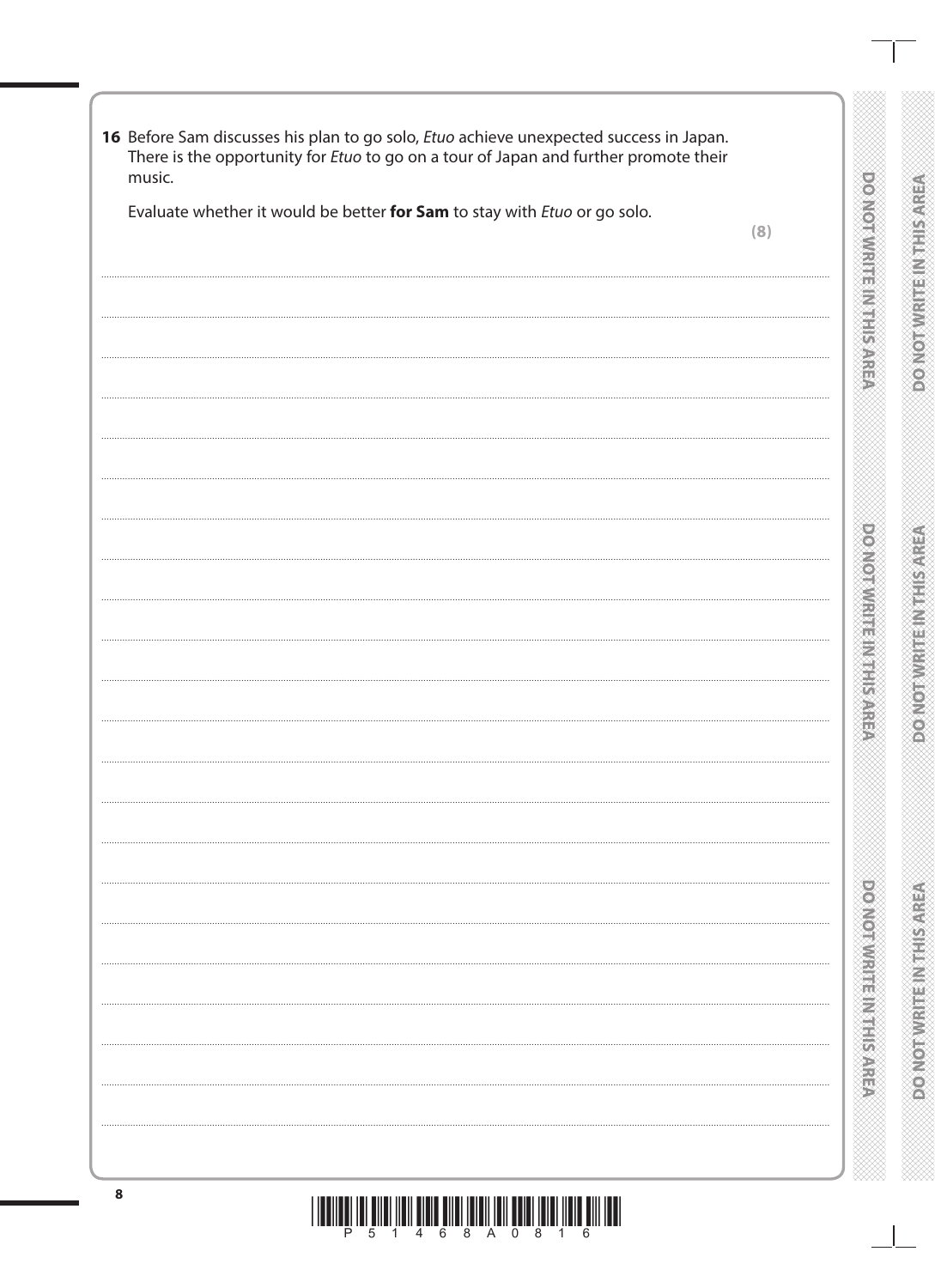$\overline{\phantom{a}}$ 

 $\Box$ 

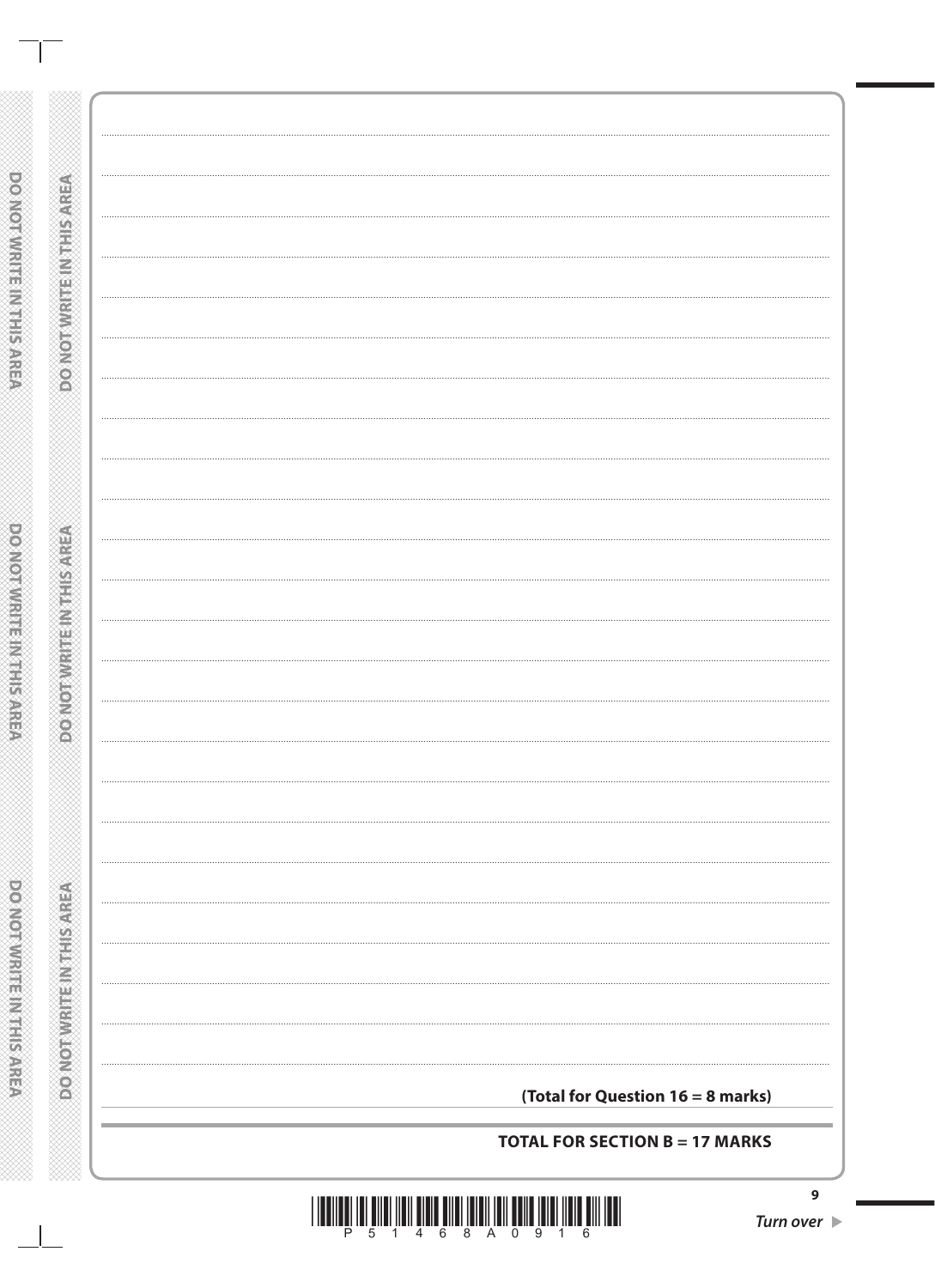|                                                                                                                                             | <b>SECTION C</b>                                                                                                                                                                                                                                                                                                                                                                 |
|---------------------------------------------------------------------------------------------------------------------------------------------|----------------------------------------------------------------------------------------------------------------------------------------------------------------------------------------------------------------------------------------------------------------------------------------------------------------------------------------------------------------------------------|
| Brief B should be used to answer questions 17 to 21.                                                                                        |                                                                                                                                                                                                                                                                                                                                                                                  |
| Read Brief B carefully and then answer the questions.                                                                                       |                                                                                                                                                                                                                                                                                                                                                                                  |
| <b>Brief B - Nina the producer</b>                                                                                                          |                                                                                                                                                                                                                                                                                                                                                                                  |
|                                                                                                                                             | Nina the producer                                                                                                                                                                                                                                                                                                                                                                |
| album.                                                                                                                                      | <b>DOMORAMENT REPORTS</b><br>Nina is a music producer who has worked with several artists and musicians. She has<br>creatively guided a number of projects and is beginning to make a name for herself<br>as a successful producer. At the moment, Nina is working on an album with Shayela,<br>an R&B artist. The record company has set a tight deadline for completion of the |
| 17 Nina needs two professionals to help her on this project and has created the job<br>descriptions below.<br>Identify these two job roles. |                                                                                                                                                                                                                                                                                                                                                                                  |
| <b>Job description</b>                                                                                                                      | <b>Job role</b>                                                                                                                                                                                                                                                                                                                                                                  |
| Book recording sessions; manage the<br>maintenance of equipment and facilities                                                              | <b>DOMONTHER METHODS</b>                                                                                                                                                                                                                                                                                                                                                         |
| Perform given music; be able to provide own<br>equipment; perform collaboratively                                                           |                                                                                                                                                                                                                                                                                                                                                                                  |
|                                                                                                                                             | (Total for Question 17 = 2 marks)                                                                                                                                                                                                                                                                                                                                                |
| 18 Explain one possible consequence of Nina missing the record company's deadline.                                                          | <b>DOMOTOMRHENNERSARE</b>                                                                                                                                                                                                                                                                                                                                                        |
|                                                                                                                                             | (Total for Question 18 = 2 marks)                                                                                                                                                                                                                                                                                                                                                |
| 10                                                                                                                                          |                                                                                                                                                                                                                                                                                                                                                                                  |
|                                                                                                                                             |                                                                                                                                                                                                                                                                                                                                                                                  |

**PONOTWRITEINTEISAREA** 

**PONOTWERFINITIS AREA** 

**PO NOT WRITE INTHIS AREA**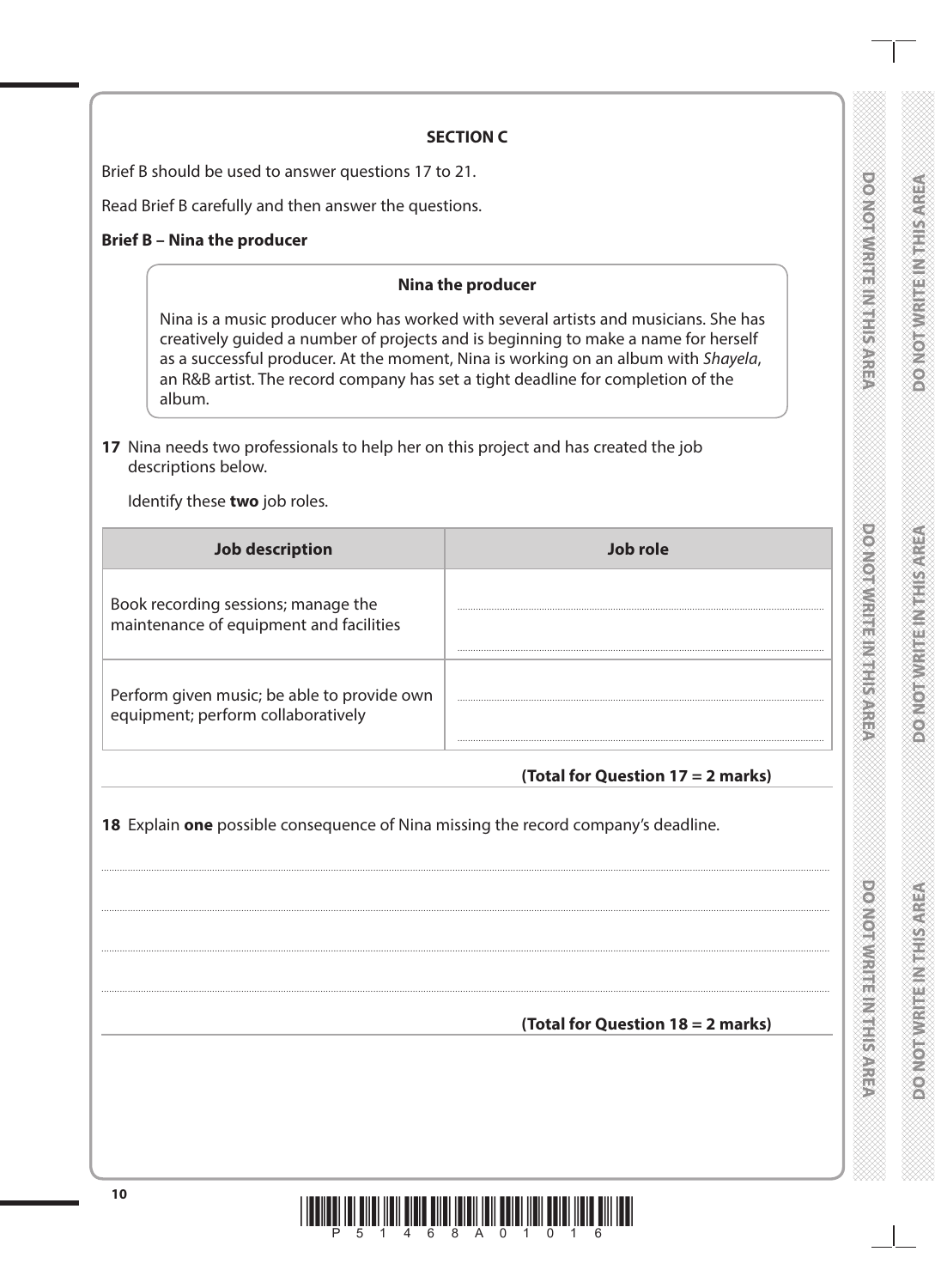**DONOTWRITEINTHISAREA** 

**DO NOTWRITEINITS AREA** 

| ý      |  |
|--------|--|
|        |  |
| ï      |  |
|        |  |
| í      |  |
|        |  |
| S      |  |
| ý      |  |
|        |  |
| í      |  |
|        |  |
| 5      |  |
| ۹      |  |
|        |  |
| í      |  |
|        |  |
| ś      |  |
|        |  |
| Ş      |  |
|        |  |
| 5      |  |
| ş      |  |
|        |  |
| S      |  |
| Ì      |  |
| Ş      |  |
|        |  |
| S      |  |
| S      |  |
|        |  |
| 8      |  |
|        |  |
| j      |  |
|        |  |
|        |  |
| í      |  |
|        |  |
| j      |  |
|        |  |
| ١      |  |
| ź      |  |
|        |  |
| j      |  |
| Í      |  |
| ş      |  |
|        |  |
| š      |  |
|        |  |
| j      |  |
| ţ<br>ý |  |
|        |  |
| í      |  |
|        |  |
| í      |  |
| ۹      |  |
|        |  |
| ś      |  |
|        |  |
| ١      |  |
| š      |  |
|        |  |
| ý      |  |
|        |  |
|        |  |
|        |  |
| ž      |  |
|        |  |
| S      |  |
| l<br>S |  |
|        |  |
| S      |  |

**DO NOT WRITE IN THIS AREA** 

| 19 Give one way that Nina could promote her services as a producer to potential clients.                                      |                  |
|-------------------------------------------------------------------------------------------------------------------------------|------------------|
| (Total for Question 19 = 1 mark)                                                                                              |                  |
| 20 Shayela has been offered a publishing deal through her work with the record<br>company but is considering self-publishing. |                  |
| Explain one advantage and one disadvantage of self-publishing.<br>Advantage                                                   |                  |
|                                                                                                                               |                  |
| Disadvantage                                                                                                                  |                  |
|                                                                                                                               |                  |
|                                                                                                                               |                  |
| (Total for Question 20 = 4 marks)                                                                                             |                  |
|                                                                                                                               |                  |
|                                                                                                                               |                  |
|                                                                                                                               |                  |
|                                                                                                                               | <b>Turn over</b> |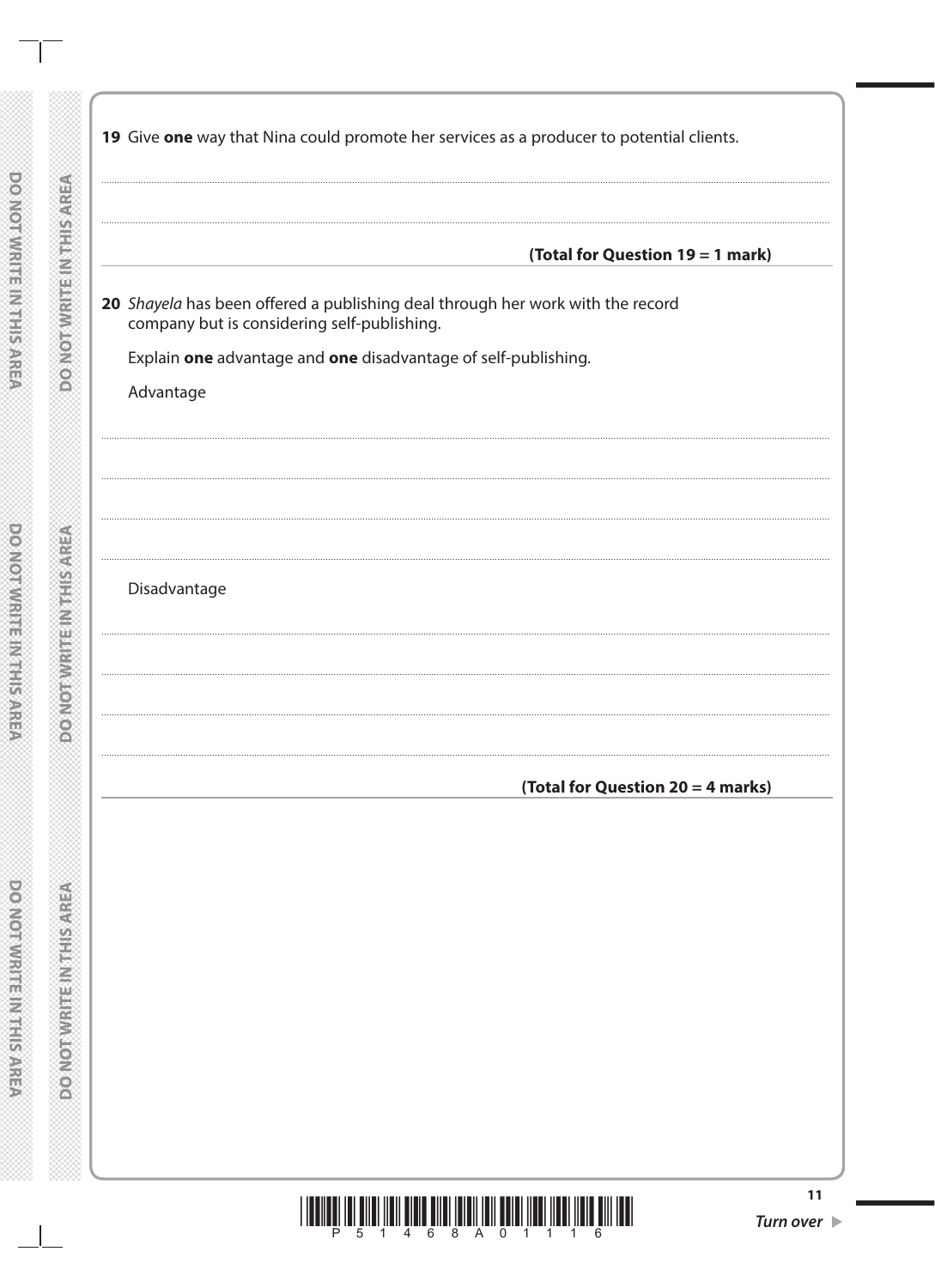21 A new music streaming company wants to add Nina's own music to its free service. Discuss the factors Nina should consider when deciding whether or not to agree to this.

**DO NOTIVERED NITHSARE** 

**DOMORATION IN ENGINEER** 

**DOMORWATER MARSHOOD** 

| <b>PONORMAN EXPERIMENTAL</b><br><b>DOMOTIVE RENNER IS AREA</b> |
|----------------------------------------------------------------|
|                                                                |
|                                                                |
|                                                                |
|                                                                |
|                                                                |
|                                                                |
|                                                                |
|                                                                |
|                                                                |
|                                                                |
|                                                                |
| <b><i><u>PERSONAL PROPERTY</u></i></b>                         |
|                                                                |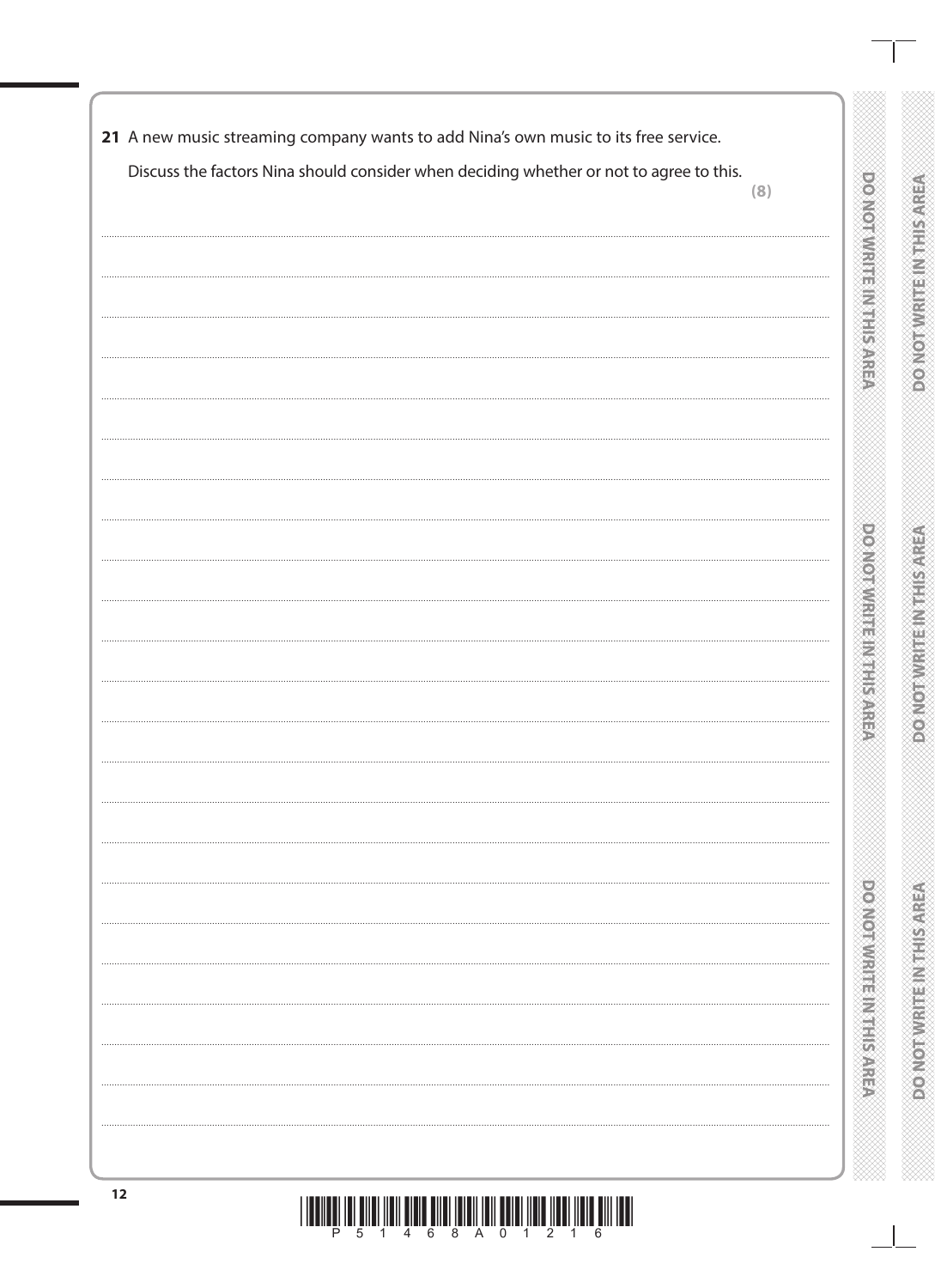| <b>ONOnumental Review</b>    | <b>HISPAREA</b>    |                                                                            |
|------------------------------|--------------------|----------------------------------------------------------------------------|
|                              | <b>DONNOISMIRE</b> |                                                                            |
|                              |                    |                                                                            |
|                              |                    |                                                                            |
|                              | Ö                  |                                                                            |
| <b>PONORMER IN THE SAME</b>  |                    |                                                                            |
|                              | ra<br>O            |                                                                            |
|                              |                    |                                                                            |
| <b>DONOTWRITEIN HIS AREA</b> |                    |                                                                            |
|                              |                    |                                                                            |
|                              |                    | (Total for Question 21 = 8 marks)                                          |
|                              |                    | <b>TOTAL FOR SECTION C = 17 MARKS</b><br><b>TOTAL FOR PAPER = 50 MARKS</b> |

 $\overline{\phantom{a}}$ 

 $\Box$ 

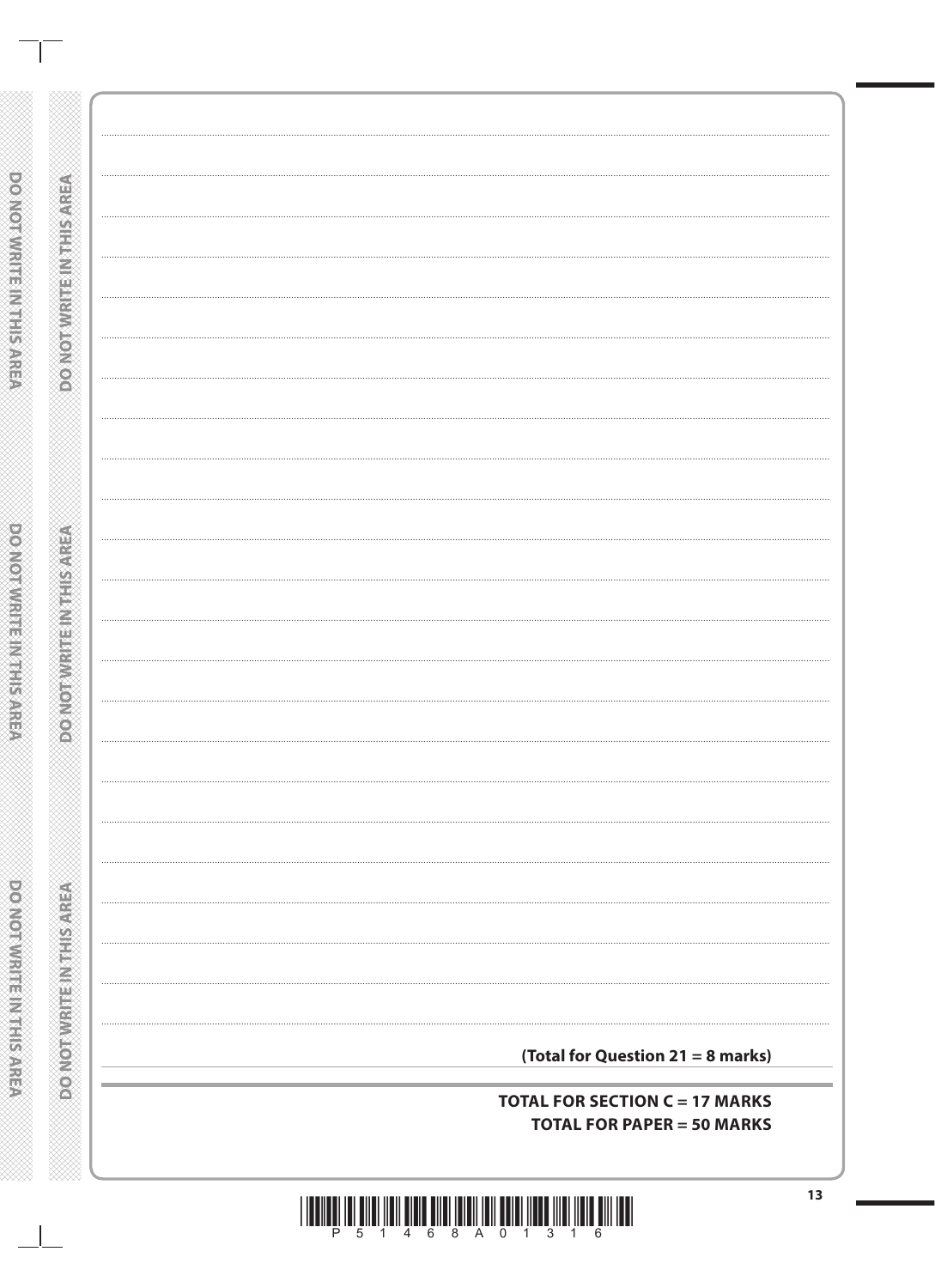**DONOTWRITEINTHISAREA** 

**BLANK PAGE** 

 $\begin{array}{c} \text{array} \\ \text{array} \\ \text{array} \\ \text{array} \end{array} \begin{array}{c} \begin{array}{c} \text{array} \\ \text{array} \\ \text{array} \end{array} \\ \begin{array}{c} \text{array} \\ \text{array} \end{array} \\ \begin{array}{c} \text{array} \\ \text{array} \end{array} \end{array} \begin{array}{c} \begin{array}{c} \text{array} \\ \text{array} \\ \text{array} \end{array} \\ \begin{array}{c} \text{array} \\ \text{array} \end{array} \end{array} \begin{array}{c} \begin{array} \text{array} \\ \text{array} \\ \text{array} \end$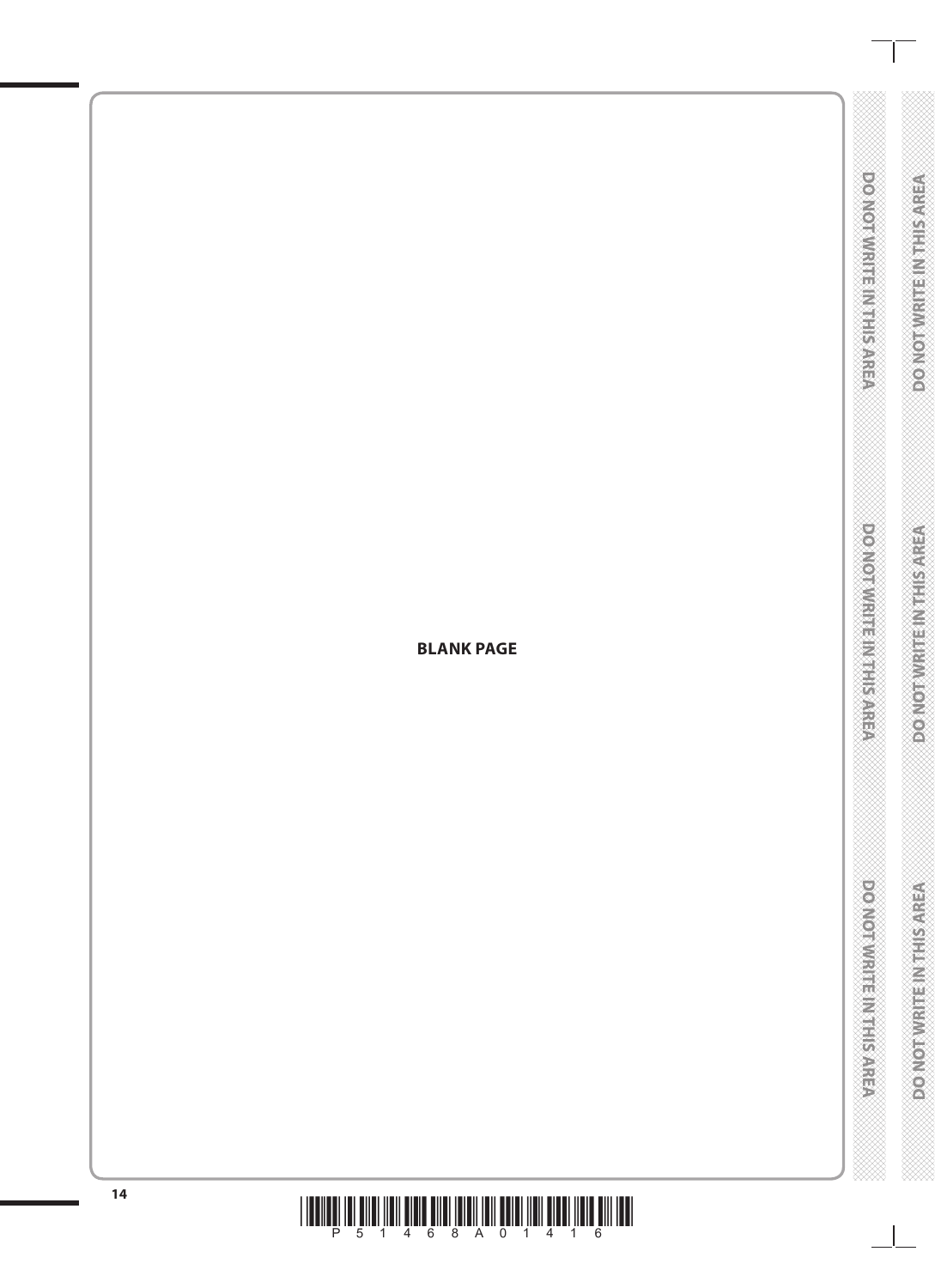$\sim 1$ 

**DO NOTWARE INTHIS AREA** 

**DO NOTAVALE INTERVERS** 

DO NOT WRITE IN THIS AREA

**BLANK PAGE**